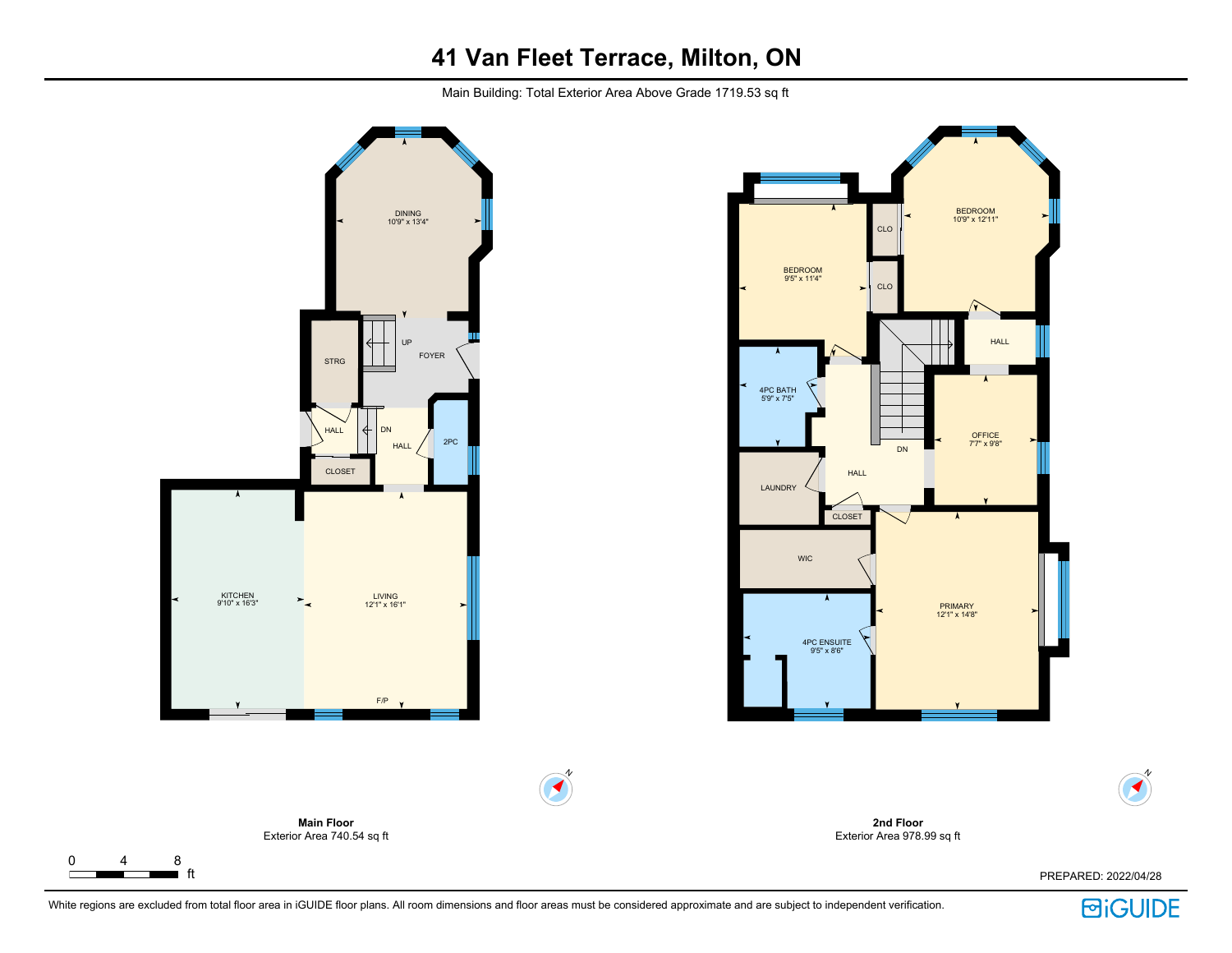# **41 Van Fleet Terrace, Milton, ON**

**Main Floor** Exterior Area 740.54 sq ft Interior Area 632.64 sq ft



White regions are excluded from total floor area in iGUIDE floor plans. All room dimensions and floor areas must be considered approximate and are subject to independent verification.

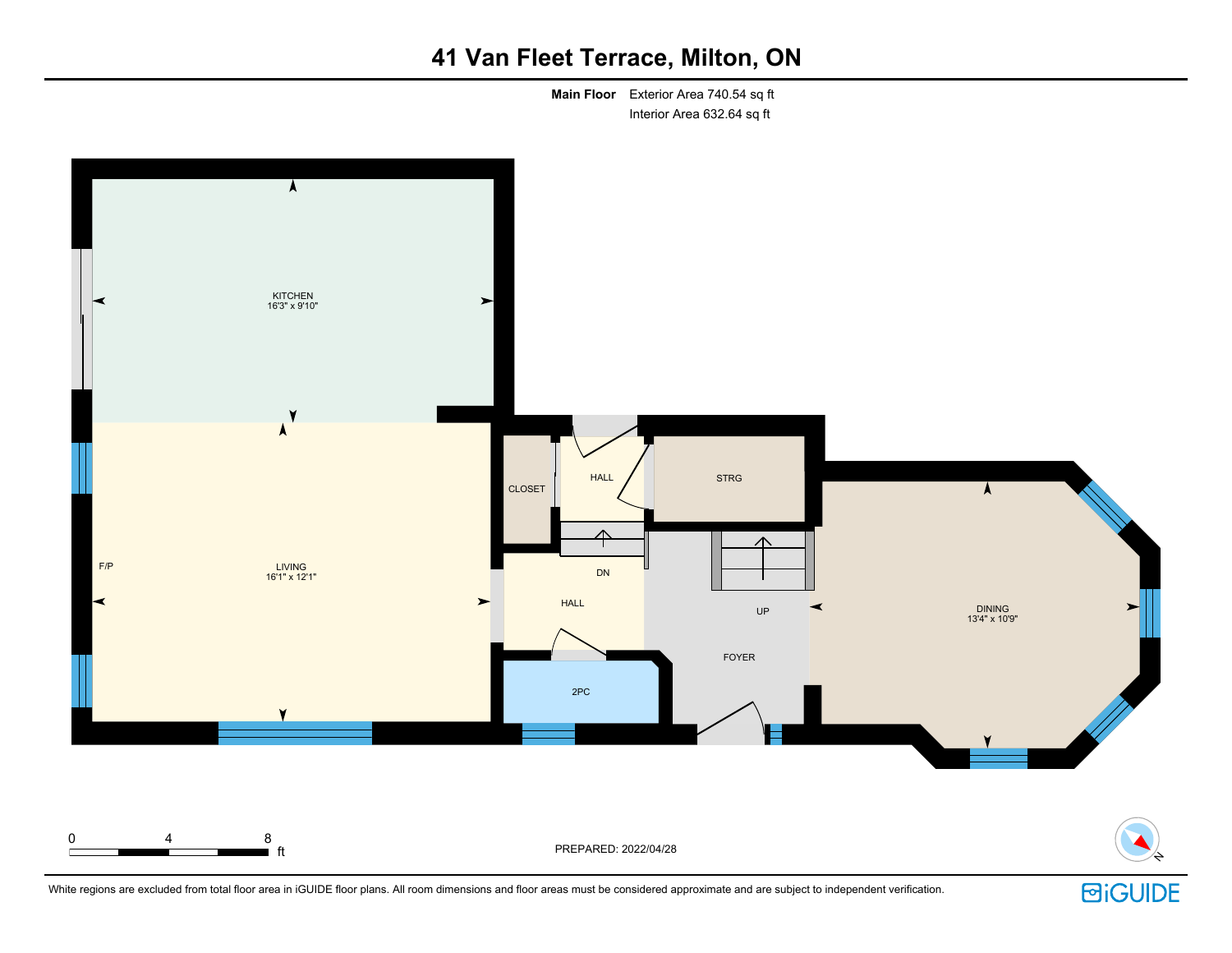# **41 Van Fleet Terrace, Milton, ON**

**2nd Floor** Exterior Area 978.99 sq ft Interior Area 870.58 sq ft



White regions are excluded from total floor area in iGUIDE floor plans. All room dimensions and floor areas must be considered approximate and are subject to independent verification.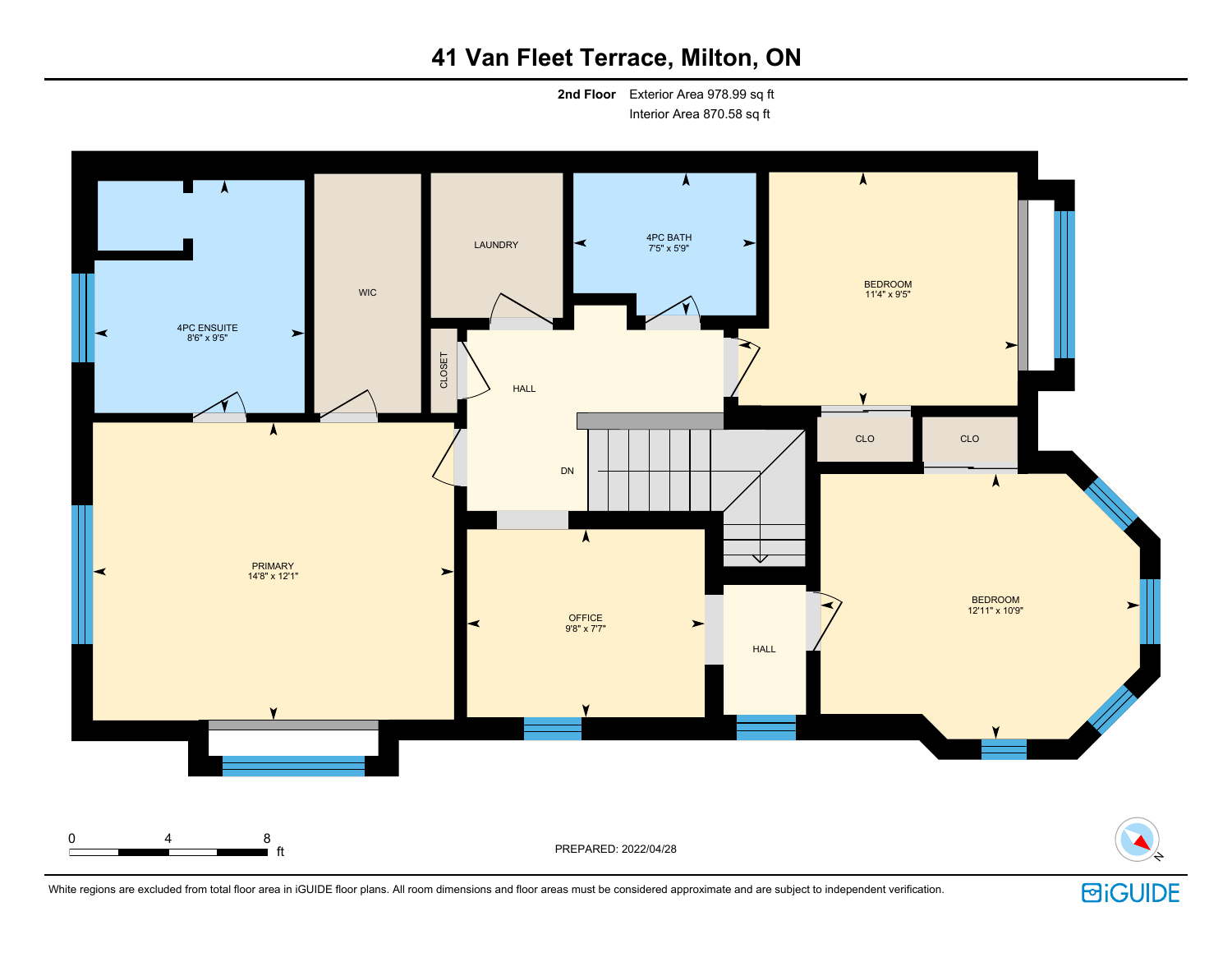# **Property Details**

### **Room Measurements**

Only major rooms are listed. Some listed rooms may be excluded from total interior floor area (e.g. garage). Room dimensions are largest length and width; parts of room may be smaller. Room area is not always equal to product of length and width.

#### **Main Building**

MAIN FLOOR 2pc: 2'6" x 6'3" Dining: 10'9" x 13'4" Kitchen: 9'10" x 16'3" Living: 12'1" x 16'1"

## 2ND FLOOR

4pc Bath: 5'9" x 7'5" 4pc Ensuite: 9'5" x 8'6" Bedroom: 9'5" x 11'4" Bedroom: 10'9" x 12'11" Office: 7'7" x 9'8" Primary: 12'1" x 14'8"

### **Floor Area Information**

Floor areas include footprint area of interior walls. All displayed floor areas are rounded to two decimal places. Total area is computed before rounding and may not equal to sum of displayed floor areas.

# **Main Building**

MAIN FLOOR Interior Area: 632.64 sq ft Perimeter Wall Thickness: 10.0 in Exterior Area: 740.54 sq ft

## 2ND FLOOR

Interior Area: 870.58 sq ft Perimeter Wall Thickness: 10.0 in Exterior Area: 978.99 sq ft

## **Total Above Grade Floor Area, Main Building**

Interior Area: 1503.22 sq ft Exterior Area: 1719.53 sq ft